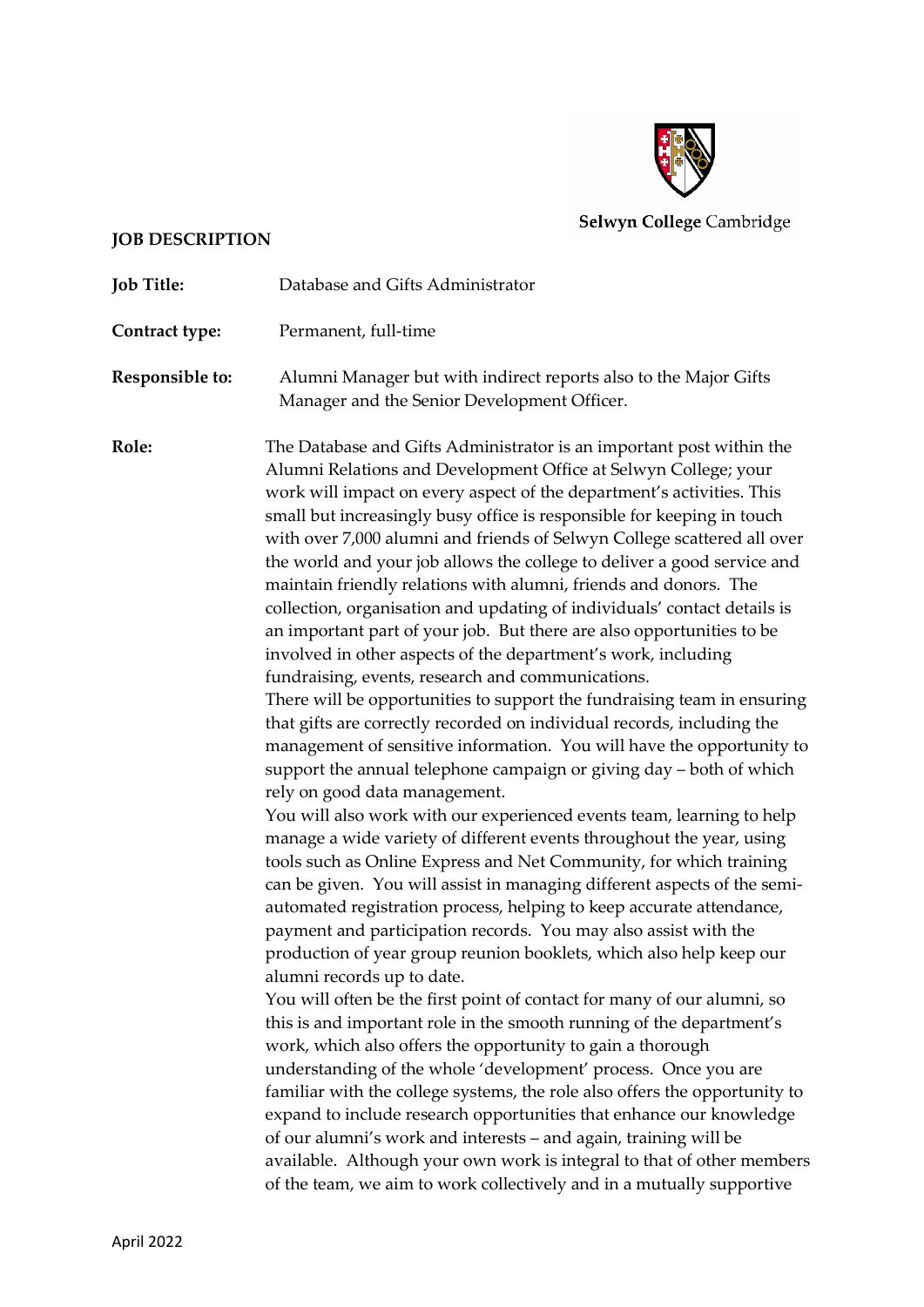way and you will find a good deal of experience within the department regarding data and gift administration matters and a willingness to share and explain information, expertise and procedures.

## **Person Specification**

The post holder need not have worked previously in higher education but should be able to demonstrate relevant experience and an understanding and aptitude for this work. Bespoke training will be offered together with regular CPD opportunities.

## **Essential**

- Educated to degree level or equivalent
- Exceptional attention to detail, numerate and accurate
- A thorough working knowledge of Raiser's Edge or equivalent CRM database
- Knowledge of other MS Office systems (Word, Excel etc.) and email
- Ability to work without close supervision and a mature attitude towards working in an open plan office environment
- Ability to respond courteously and helpfully to enquiries made on the telephone and in person, or by e-mail and letter
- Discretion at all times when dealing with matters of a personal or financial nature, and a grasp of the current GDPR issues
- Flexible and collaborative approach to working

# **Desirable**

- A working knowledge of Cambridge University procedures
- An understanding of the relationship between Cambridge University and its constituent colleges (of which Selwyn is one of 31)
- An interest in education and supporting young people
- An intuitive understanding of when it might be your turn to make the coffee, without having to be asked first

# **Job Role**

- Maintain and update the alumni database (Raiser's Edge) on a regular basis, ensuring that information is entered consistently, accurately and in a timely fashion
- Liaise with other departments in the college and other bodies in the University to update the database with information about current and graduating students
- Liaise with Cambridge University Development & Alumni Relations (CUDAR) on a monthly basis to exchange updated alumni details